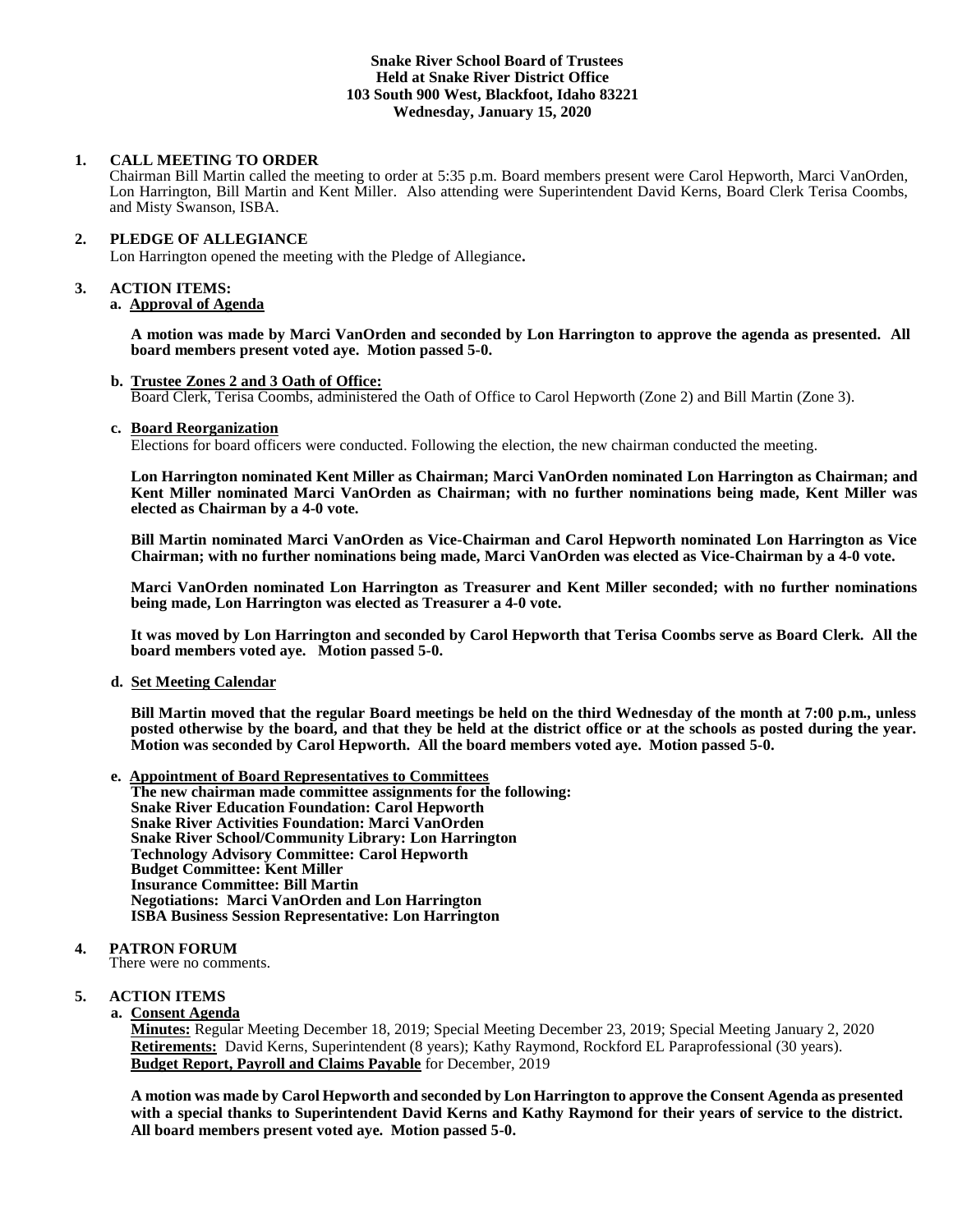# **b. Ski Club Fee Hearing**

As part of his senior project, Joseph Hansen, a student at Snake River High School, has proposed to implement a new high school ski/snowboard club and fee. This fee would be used to cover the cost of transportation to the ski hill, the lift tickets, and rentals, if the user needs them. Discussion held.

## **A motion was made by Bill Martin and seconded by Lon Harrington to approve the Ski Club fee increase as presented. All board members present voted aye. Motion passed 5-0.**

# **c. Bus Purchase Bid**

A bid opening for the purchase of one 72-passenger school bus was held at 10:00 a.m. on Tuesday, January 14, 2020. Bids were received from Western Mountain Bus Sales, Rush Truck Centers, and Bryson Sales & Service. Galen Sasser, district bus mechanic, has checked the bids to make sure they meet specifications and has recommended that the board accept the lowest bidder, Western Mountain Bus Sales, at \$83,284. This was bid with the understanding that payment would be after the July 1, 2020 delivery.

**A motion to approve the bid from Western Mountain Bus Sales in the amount of \$83,284 for the purchase of one 72 passenger bus to be paid for in the 2020-2021 school year was made by Marci VanOrden and seconded by Carol Hepworth. All the board members present voted aye. Motion passed 5-0.**

## **d. Retain Legal Counsel**

At the board meeting in December, Superintendent Kerns recommended Anderson, Julian, and Hull as legal counsel. Discussion was held.

**A motion was made by Carol Hepworth and seconded by Bill Martin to retain Anderson, Julian, and Hull as legal counsel for the district as presented. All board members present voted aye. Motion passed 5-0.**

## **e. Emergency Closures**

On January 13, 2020, January 14, 2020, and January 15, 2020 emergency closures of all the schools in the district were called because of adverse weather conditions. A Certificate of Closure was sent to the state. A makeup day is not needed and discussion was held concerning future dates if needed.

**Bill Martin moved and Lon Harrington seconded to approve the emergency closures of all the Snake River District schools on January 13, 2020, January 14, 2020, and January 15, 2020 because of adverse weather conditions. All board members present voted aye. Motion passed 5-0.** 

## **6. INFORMATION ITEMS**

## **a. Upcoming Events:**

- **1. Parent Teacher Conferences: January 30th: High School, Jr. High, Middle School, and Rockford. February 6th: Riverside; February 10-13th: Moreland.**
- **2. Day on the Hill is February 17-18th. Last Day to Register is January 28th. Last Day to Cancel is January 28th .**

## **b. Overview of Superintendent Search Process:**

Misty Swanson from the Idaho School Board Association (ISBA) introduced herself and discussed the purpose and roles of ISBA. She also gave a brief overview of the superintendent search process. As applications came in, Ms. Swanson looked to see if each candidate was credentialed properly and she discussed what the State Department of Idaho will accept as far as out of state certificates. She also explained the alternative authorization option if there is an applicant working on adding the superintendent endorsement. Her main role in the superintendent search is to make everything as easy as possible for the Board but all of the decisions will be left up to the Board. Discussion was held. The applications will be screened in executive session tonight.

## **c. Hiring Best Practices Workshop Including Some Open Meeting Law:**

From the stance of the superintendent search, Ms. Swanson discussed open meeting law.Idaho Code 74-202 says that meetings should be held in open session. General qualifications, timeline, survey results, and the process in general will be held in open session. Also, the Board will make the decision who the next superintendent will be in open session. No decisions or conclusions will be made in executive session and Ms. Swanson will guide the Board. Idaho Code 74-206 (1a) says that when discussing experience, qualities, credentials, transcripts, reference checks and interviewing of a particular candidate, this will be done in executive session. She also discussed the Equal Employment Opportunity Commission (EEOC). In the applications there will be personal information about candidates. The EEOC says that you cannot discriminate against or for candidates based on certain topics which include, age, gender, pregnancy, religion, etc. As a reminder, Ms. Swanson said that she will stop the Board if they start talking about these certain topics. Discussion was held.

## **d. Discuss Logistics and Dates for Future Meetings:**

Ms. Swanson discussed the logistics about the future schedule in relation of naming semifinalists in open session.